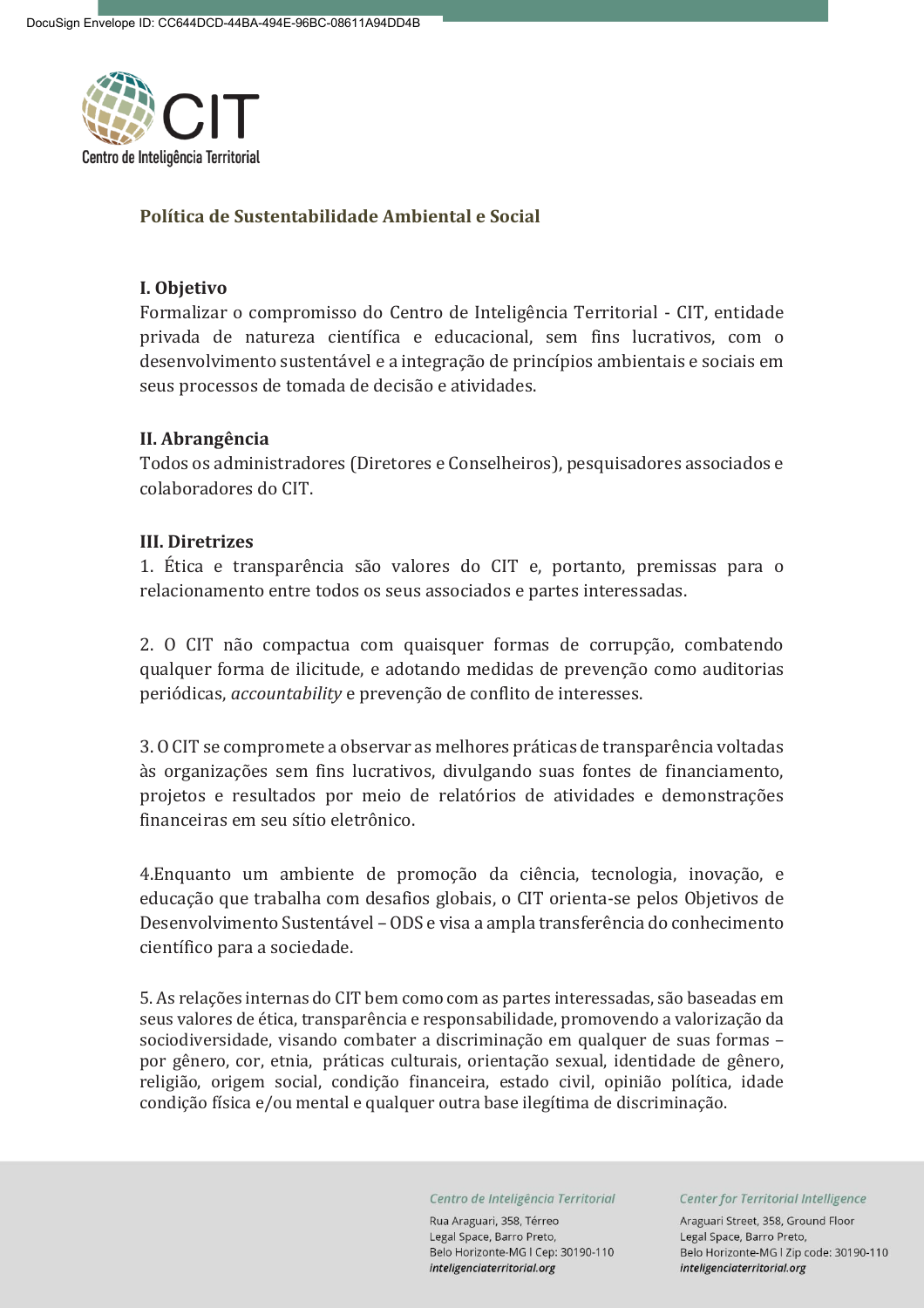

7. O CIT compromete-se com a defesa e proteção dos direitos humanos na execução de suas atividades de promoção e fomento à pesquisa, relações de trabalho e envolvimento com instituições públicas e privadas, respeitando a legislação brasileira e normas internacionais, em especial a Declaração dos Direitos Humanos.

8. O CIT compromete-se a apoiar e firmar parcerias institucionais com entidades de promoção dos direitos humanos e proteção dos direitos dos povos.

9. O CIT compromete-se a apoiar o desenvolvimento de linhas de pesquisa científica e tecnologias que valorizem a sociobiodiversidade e a proteção dos direitos coletivos e difusos relativos ao meio ambiente.

10. O CIT contribui para o combate às mudanças climáticas, por meio da promoção e fomento de pesquisas científicas, com vistas à mensuração de impactos, redução das emissões, estabelecimento de metas, avaliação de políticas públicas e privadas e participação em discussões que contribuam para uma economia resiliente e de baixo carbono.

11. O CIT prioriza os fornecedores e colaboradores que estejam engajados e pratiquem ações de proteção ambiental e combate às mudanças climáticas.

12. O CIT utiliza recursos naturais de forma racional, apoiando a educação ambiental, o consumo sustentável e o engajamento para conservação da biodiversidade e serviços ecossistêmicos.

13. A gestão do patrimônio do CIT se alicerça nas Normas Brasileiras e Internacionais de Contabilidade, incluindo a apresentação de relatórios anuais de desempenho financeiro e operações patrimoniais.

14. O CIT compromete-se a realizar suas compras e contratações de serviços levando em consideração critérios de qualidade, confiabilidade de entrega, responsabilidade socioambiental, preço competitivo e apresentação de nota fiscal.

15. O CIT pode custear viagens a trabalho de seus pesquisadores associados e colaboradores, diretamente ou por meio de agências de viagens, sendo necessário a comprovação das despesas.

Centro de Inteligência Territorial

Rua Araguari, 358, Térreo Legal Space, Barro Preto. Belo Horizonte-MG I Cep: 30190-110 inteligenciaterritorial.org

Center for Territorial Intelligence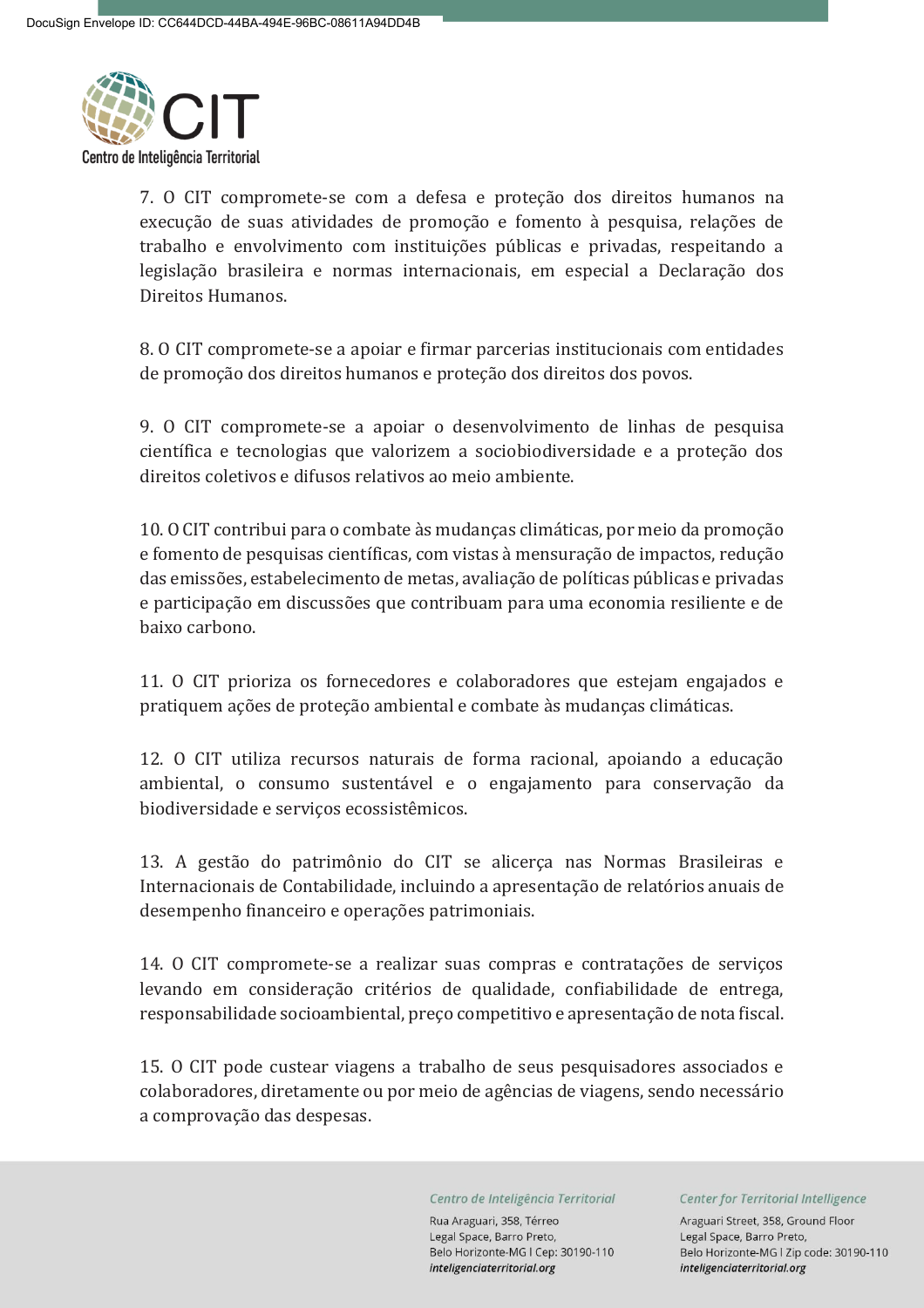

16. O CIT deverá adotar softwares e plataformas online para dar transparência e tornar todos os relatórios de despesas de viagens amplamente acessíveis e disponíveis.

17. O CIT compromete-se a disponibilizar ferramentas de trabalho remoto a seus pesquisadores associados e colaboradores visando reduzir os custos e impactos ambientais de viagens nacionais e internacionais, priorizando o teletrabalho e videoconferências sempre que possível.

18. Colaboradores, fornecedores e demais partes interessadas que observarem quaisquer desvios às diretrizes desta Política, poderão relatar o fato por meio do email institucional [\(cit@inteligenciaterritorial.org\)](mailto:cit@inteligenciaterritorial.org), podendo ou não se identificar. Internamente, o descumprimento das diretrizes desta Política enseja a aplicação de medidas de responsabilização conforme a respectiva gravidade do descumprimento.

19. A Diretoria poderá alterar esta Política sempre que se fizer necessário.

20. Esta Política entra em vigor na data de sua aprovação pela Diretoria.

DocuSianed by: Jacobs -5CB6A0DAF89442A..

DocuSianed by: Camilla Marcolino -BE74B2075E3A44F...



21/04/2020

Centro de Inteligência Territorial

Rua Araguari, 358, Térreo Legal Space, Barro Preto, Belo Horizonte-MG I Cep: 30190-110 inteligenciaterritorial.org

#### Center for Territorial Intelligence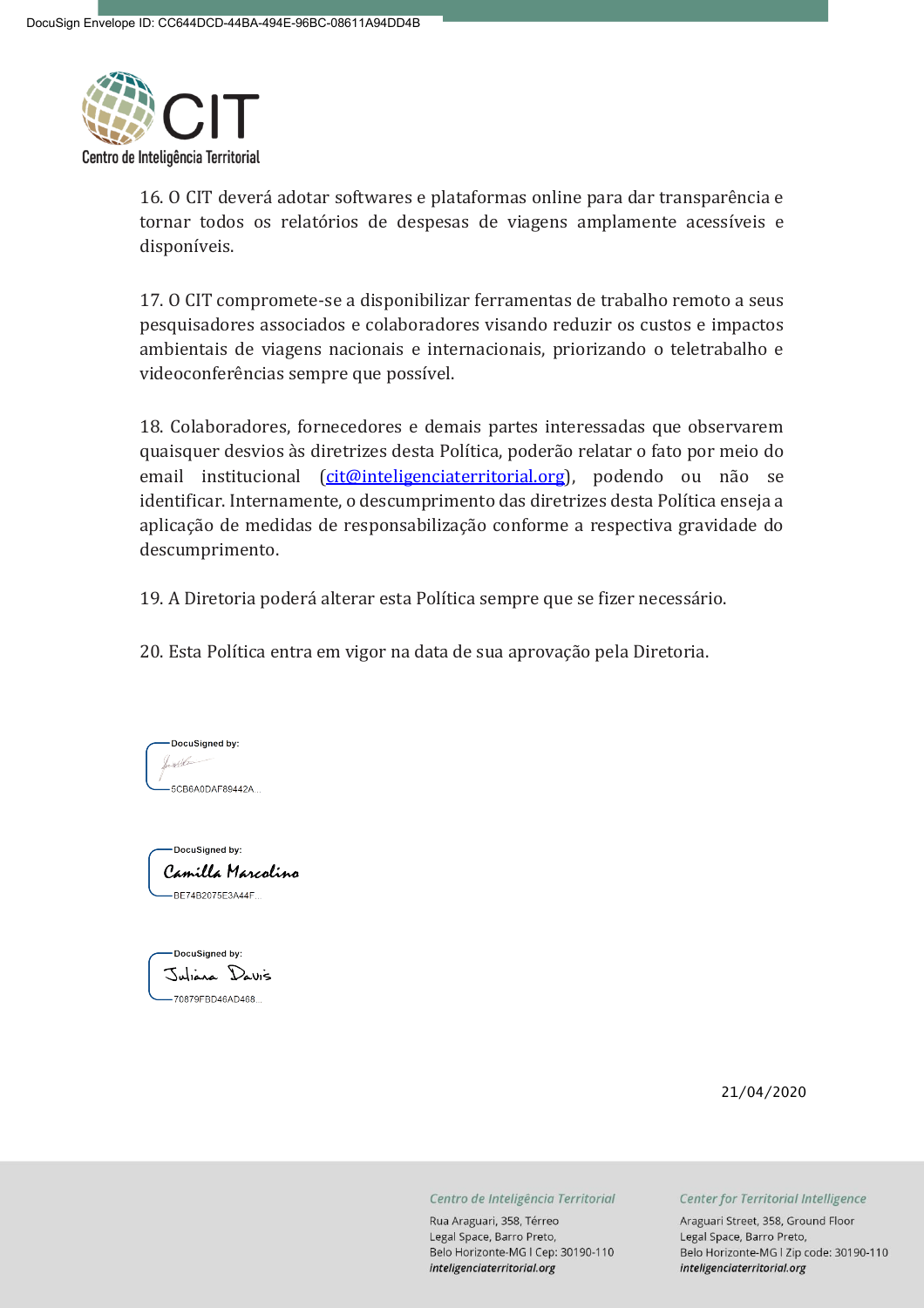

# *Socio-environmental and Sustainability Policy (English version)*

## *I. Purpose*

*Formalize the commitment of the Center for Territorial Intelligence - CIT, a nonprofit, scientific, and educational private entity, with sustainable development and the integration of environmental and social principles in its decision-making processes and activities.*

# *II. Coverage*

*All administrators (Directors and Advisors), associate researchers and collaborators of CIT.*

# *III. Guidelines*

*1. Ethics and transparency are CIT values and, therefore, premises for the relationship between all its members and stakeholders.*

*2. CIT does not agree with any kind of corruption, combating any form of illegality, and adopting preventive measures such as periodic audits, accountability, and conflict of interest prevention.*

*3. CIT is committed to observing best transparency practices for non-profit organizations, disclosing their sources of financing, projects, and results through activity reports and financial statements on its website.*

*4. As a hub for the promotion of science, technology, innovation, and education that works with global challenges, CIT is guided by the Sustainable Development Goals - SDGs and aims at the broad transfer of scientific knowledge to society.*

*5. CIT internal relations, as well as with all stakeholders, are based on its values of ethics, transparency, and responsibility, promoting the valuation of social diversity, aiming to combat discrimination in any of its forms - by gender, color, ethnicity, cultural practices, sexual orientation, gender identity, religion, social origin, financial condition, marital status, political opinion, age physical and/or mental condition and any other illegitimate basis of discrimination.*

*7. CIT is committed to the defense and protection of human rights in carrying out its activities to promote and foster research, labor relations, and involvement with* 

Centro de Inteligência Territorial

Rua Araguari, 358, Térreo Legal Space, Barro Preto, Belo Horizonte-MG I Cep: 30190-110 inteligenciaterritorial.org

Center for Territorial Intelligence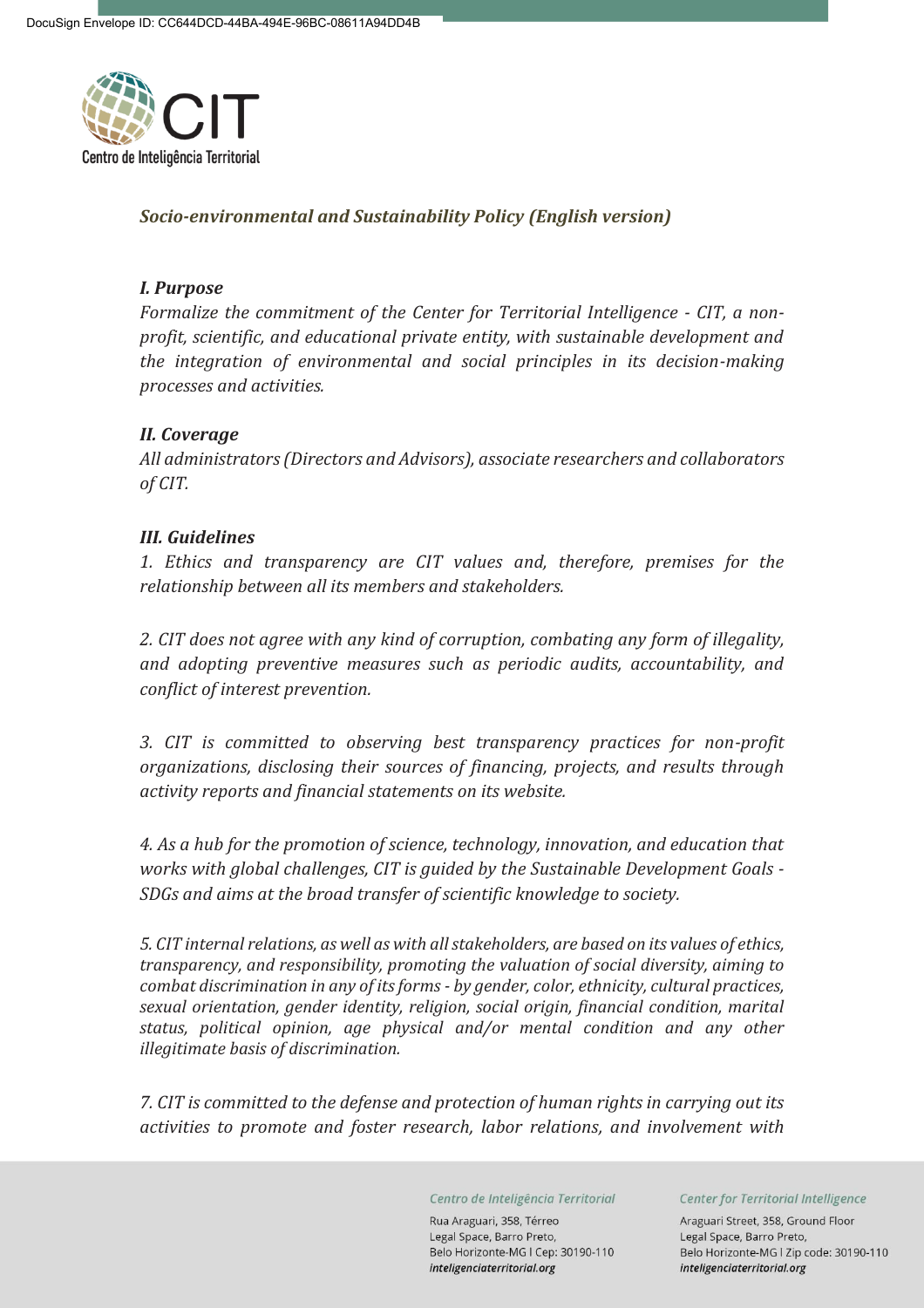

*public and private institutions, respecting Brazilian legislation and international standards, in particular the Declaration of Human Rights.*

*8. CIT is committed to supporting and establishing institutional partnerships with entities that promote human rights and protect people's rights.*

*9. CIT is committed to supporting the development of lines of scientific research and technologies that value socio-biodiversity and the protection of collective and diffuse rights relating to the environment.*

*10. CIT contributes to the fight against climate change, promoting scientific research, intending to measure impacts, reduce emissions, setting goals, evaluating public and private policies, and participating in discussions that contribute to a resilient and low carbon economy.*

*11. CIT prioritizes suppliers and partners who are engaged in practice and actions to protect the environment and combat climate change.*

*12. CIT uses natural resources rationally, supporting environmental education, sustainable consumption, and the commitment to the conservation of biodiversity and ecosystem services.*

*13. CIT's asset management is based on Brazilian and International Accounting Standards, including the presentation of annual reports on financial performance and transactions.*

*14. CIT is committed to making its purchases and contracting of services, considering criteria of quality, delivery reliability, social and environmental responsibility, competitive price, and invoice presentation.*

*15. CIT can afford business travel for its associate researchers and collaborators, directly or through travel agencies, requiring proof of expenses.*

*16. CIT shall adopt software and online platforms to provide transparency and make all travel expense reports widely accessible and available.*

*17. CIT is committed to making remote work tools available to its associated researchers and collaborators to reduce the costs and environmental impacts of* 

Centro de Inteligência Territorial

Rua Araguari, 358, Térreo Legal Space, Barro Preto, Belo Horizonte-MG I Cep: 30190-110 inteligenciaterritorial.org

Center for Territorial Intelligence